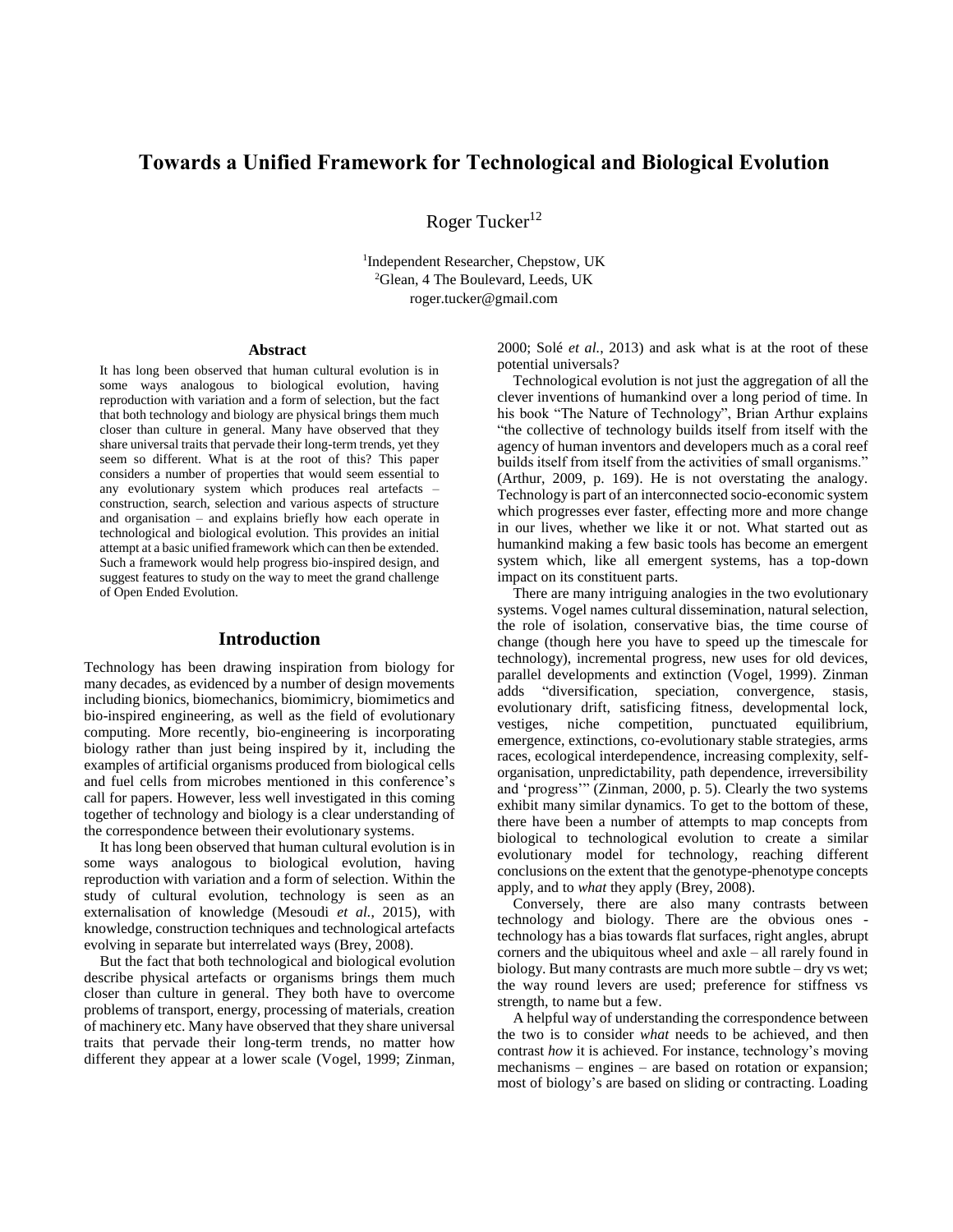of materials is usually in compression in technology but in tension in biology (Vogel, 1999). Could there be a set of needs common to the evolutionary systems themselves which together can form the elusive universal framework into which technological and biological evolution can both be fitted?

The most significant contrast, which lies at the root of all the others, is that biology is self-building and self-developing whereas *humans* develop and build technology. Any attempt to properly understand the correspondence of the two evolutionary systems has to embrace and accommodate this difference.

A good starting point is to note that individual technologies are not as much a result of human intention as we might think. There has been a long-running debate over how much technological evolution is driven by the "pull" of the market, and how much it is the "push" of human creativity and imagination (Basalla, 1988). From a number of surprising examples, Basalla successfully shows how even the most outstanding inventions are in fact derived from existing technology. Arthur's later analysis expands on and confirms this. Much technology development is hidden internal improvement, driven by inefficiencies or ineffectiveness in component parts. These improvement opportunities emerge from the evolutionary system itself. Even the development of a new item of technology, be it physical or software, is very much driven by the opening up of a new market opportunity. Humans have lots of good and creative ideas, but technology succeeds only when it matches a market niche, and so it is the formation of these niches, at a time when the technology needed to service them can become available, which drives much new technology development (Arthur, 2009).

From this socio-economic system-level view of technology we can characterise the role of human creativity as one of a search for opportunities and better solutions. We can then characterise biological evolution's reproduction-with-variation also as a search, and compare and contrast the way the two operate (Perkins, 2000). In a similar way, we can characterise developmental biology as construction, the genome as a form of learning from experience and so on. Using concepts important to technology alongside those associated with biology provides a richer way of understanding how the two systems correspond to one another.

These high-level concepts provide the top level of a unified framework into which evolutionary system properties that describe *both* systems can be fitted. It is not straightforward to identify these properties - most of the time a property is better known in one than the other, and it may work in a common way, an equivalent (analogous) way or in a contrasting way.

Table 1 gives an overview of the initial framework explained in this paper, summarising the properties considered and their relationship in the two systems, with colours to highlight whether at that level it is best described as commonality, equivalence or contrasting. It begins with two fundamental properties of any evolutionary system producing physical artefacts – construction and search - which are performed in largely contrasting ways in the two systems. The role of selection is then considered, followed by several organisational properties which are essential to technological evolution and which have a common or equivalent role in biological evolution.

This property list is not at all exhaustive and the explanations given in the sections that follow are necessarily very brief, but should be sufficient to establish the feasibility and utility of building a unified framework in this way.

| Property                 | Relationship: Commonality / Equivalence $\Leftrightarrow$ / Contrasting               | Inspired by:   |
|--------------------------|---------------------------------------------------------------------------------------|----------------|
| <b>Construction</b>      |                                                                                       |                |
| Use of Material          | Uniform vs molecular construction                                                     | <b>Biology</b> |
| Assembly                 | Precise vs adaptive; components-first vs progressive                                  | <b>Biology</b> |
| Instability              | Avoidance vs management                                                               | <b>Biology</b> |
| Interoperability         | Biology interoperable at a much smaller level                                         | <b>Biology</b> |
| <b>Search</b>            |                                                                                       |                |
| Type                     | Goal-Directed vs Exploratory Search                                                   | <b>Biology</b> |
| Model                    | Direct vs generative                                                                  | <b>Biology</b> |
| <b>Solution Forms</b>    | Predictability vs adaptability; Single vs multi-level                                 | <b>Biology</b> |
| Accumulation of          | Theory, methods, components and tools $\Leftrightarrow$ Genome                        | Technology     |
| Experience               |                                                                                       |                |
| <b>Selection</b>         |                                                                                       |                |
| <b>Feature Selection</b> | Designer's judgement + selection $\Leftrightarrow$ gene recombination + selection     | Technology     |
| Role of Environment      | Other technology $\Leftrightarrow$ biotic / socio-economics $\Leftrightarrow$ abiotic | <b>Biology</b> |
| Organisation             |                                                                                       |                |
| Modularity               | Self-contained units, weakly coupled to everything else, allow                        | Technology     |
|                          | independent development and optimisation                                              |                |
| Hierarchy                | Reduction in complexity of design $\Leftrightarrow$ simplification of control         | Technology     |
| Emergence                | Something new emerges at a higher level                                               | <b>Biology</b> |
| Combination              | Filling in gaps in possibility space; novel combination.                              | Technology     |
|                          | Recombining existing genes within an organism vs combining anything                   |                |
| Re-use                   | Modular re-use / $copy & modify$ re-use                                               | Technology     |

Table 1: Overview of a Basic Unified Framework for Biological and Technological Evolution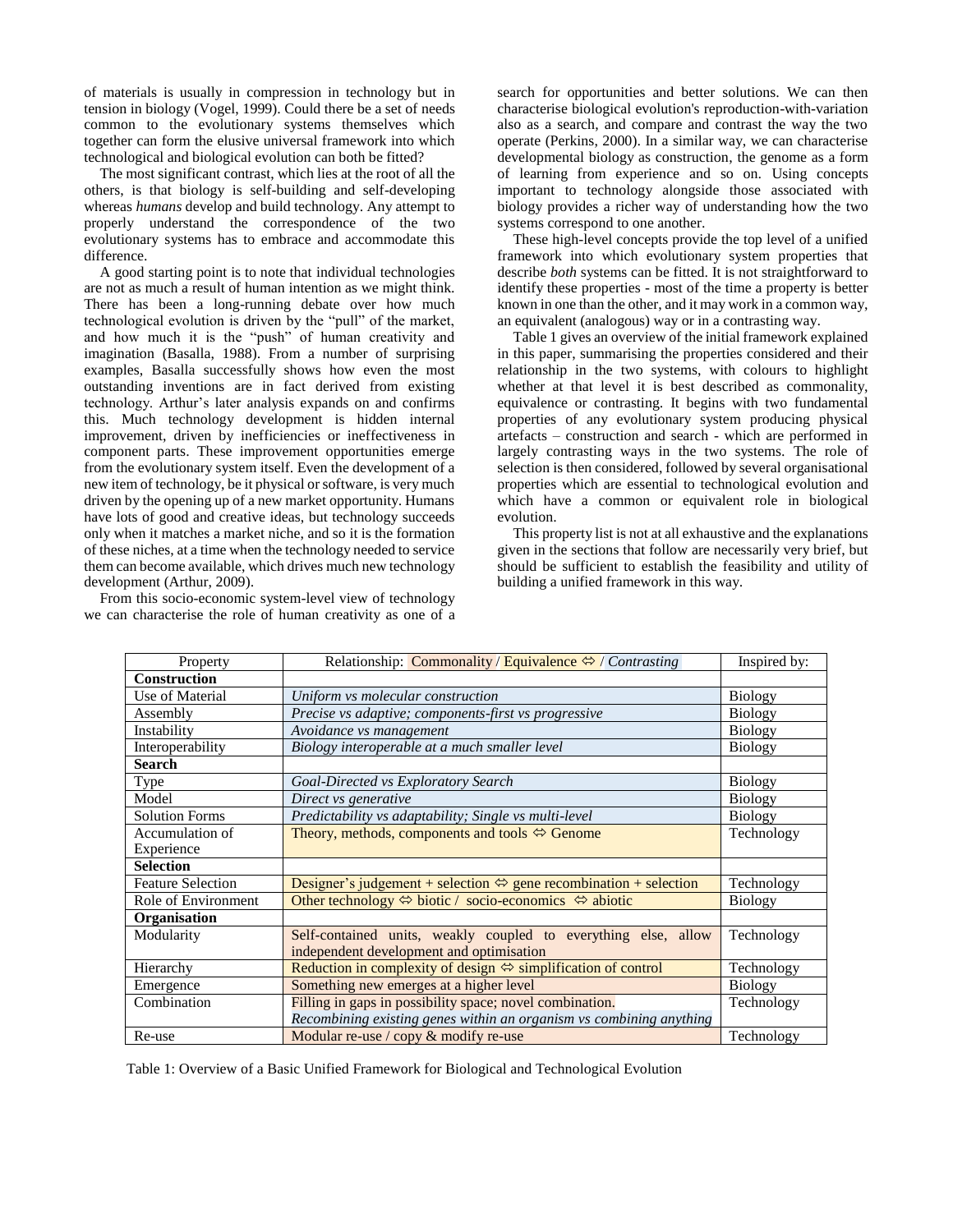# **Construction**

# **Use of Material**

Technologists make their component parts by liquefying a material so it can fill a mould, softening it so it can be shaped, removing unwanted parts or by putting down thin layers (as in 3D printing). The designer then fits these components together to achieve the desired structure. This process may be very sophisticated as in semiconductor fabrication, but the principle remains that technology is made from uniform materials.

Whereas biology self-builds using the fundamental properties of matter to create its structures one molecule at a time. At the lowest level these properties are those of the quantum world, familiar to us through the rules of chemistry; at a molecular level it is a combination of those properties and the physical structure caused by the way a protein folds; at a cellular level it is those properties combined with the properties of soft matter (Newman and Bhat, 2008).

From this one difference stem many others. Although many of biology's fundamental design challenges are shared with technology, their readily available solutions are different to those of technology (Vincent *et al.*, 2006).

**Use of resources.** This difference in types of solution is clearly demonstrated in the use of resources. Technology is consumptive of resources, some of which are starting to run out. Biology ultimately utilises just sunlight and geothermal energy and makes everything by chemical transformation, with one organism's waste becoming another's resource.

#### **Assembly**

**Precise vs adaptive.** Technology depends on every component being made and assembled with reasonable precision. Biology makes extensive use of exploratory processes, which first generate a very large amount of functional variation, often at random, and then select or stabilize the most useful ones, with the rest disappearing or dying back. Microtubule structures within cells, the vascular system, the nervous system, neurons in the brain – all develop in this way (Gerhart and Kirschner, 2007). Exploratory processes are fundamentally adaptive and allow genes to make changes through simple regulatory control.

**Components-first vs progressive.** In technology, all the components of a design are made first and then assembled according to the design, which is a direct representation of the item being built. If the design is altered then several, or many, parts need to be changed simultaneously. This adjustment to the design requires a higher level of abstraction of the design space that enables a single change to affect all the necessary parts an abstraction which usually requires a human intelligence.

Whereas in developmental biology multicellular organisms are built progressively, by starting with a single cell, and differentiating the cells as they divide and reproduce, allowing large changes to be made in the final result by smaller, perhaps single, changes earlier on in the development cycle.

#### **Managing Instability**

Engineers choose materials and make designs that give total stability and reliability, with maintenance as infrequent as possible whilst still ensuring adequate performance

(notwithstanding the modern trend for built-in obsolescence). In contrast, there is a real sense in which biology lives on the edge of instability. Chemical reactions normally move towards a state of thermodynamic equilibrium, but in a cell everything is kept away from this equilibrium, and it is complex feedback systems which maintain a stable but dynamic equilibrium. When these are perturbed, perhaps through a mutation, it is easily possible to go closer to instability, which is normally destructive but might just occasionally prove beneficial and so generate innovation. The instability of the proteins that make up cells, especially in warm bodied animals, requires them to be continually re-synthesized and replaced, with an average half-life for an adult human of about 80 days (Vogel, 1999).

Nature manages instability at many different levels. At one end of the scale, in the avian compass an entangled pair of electrons somehow survive in the face of decoherence for at least a microsecond (Al-Khalili and McFadden, 2014). At the other end of the scale, the instability of the earth's environment (e.g. earthquakes, forest fires) can force the whole local ecosystem to adapt, or very rarely (e.g. a large meteorite strike), the global ecosystem adapts, removing dominant species and allowing others to develop.

# **Interoperability**

Technology's uniform-material approach bypasses a problem that biology's molecule-by-molecule approach has had to solve, that of the interoperability of its basic building blocks. In fact, the low-level building blocks of life - nucleic acids, proteins and regulatory circuits - are very interoperable. Even though each amino acid in a protein has a different shape, the chemical linkage between them is identical. Nucleic acid strands also use a standardised chemical bond to link their component nucleotides. Regulation circuits use a standardised way to regulate genes based on the principle that regulator proteins interact with specific nucleotide sequences on DNA (Wagner, 2014). Since cell structures are self-built from monomeric components such as amino acids, structures can easily be altered by adjusting just one or more of those molecules.

Mature technology does eventually become standardised, but even then it does not mean that it is easy to fit things together. Parts that fit together have to be designed specifically to do that.

## **Search**

As mentioned in the Introduction, the concept of search is a way to accommodate the fundamental difference that humans develop and build technology, but biology is self-building and self-developing. Perkins introduces three general search strategies that can be observed both in biological evolution and in the development of technology - adaptation by revision, selection and coding (Perkins, 2000). He stresses that whilst these may involve human consciousness, intentionality and imagination, these are not required, and both technology (and human creativity in general) and biological evolution make use of all three strategies. However, the focus here is not on these commonalities, but on what is fundamentally *different* between technology and biology – the role of human intention.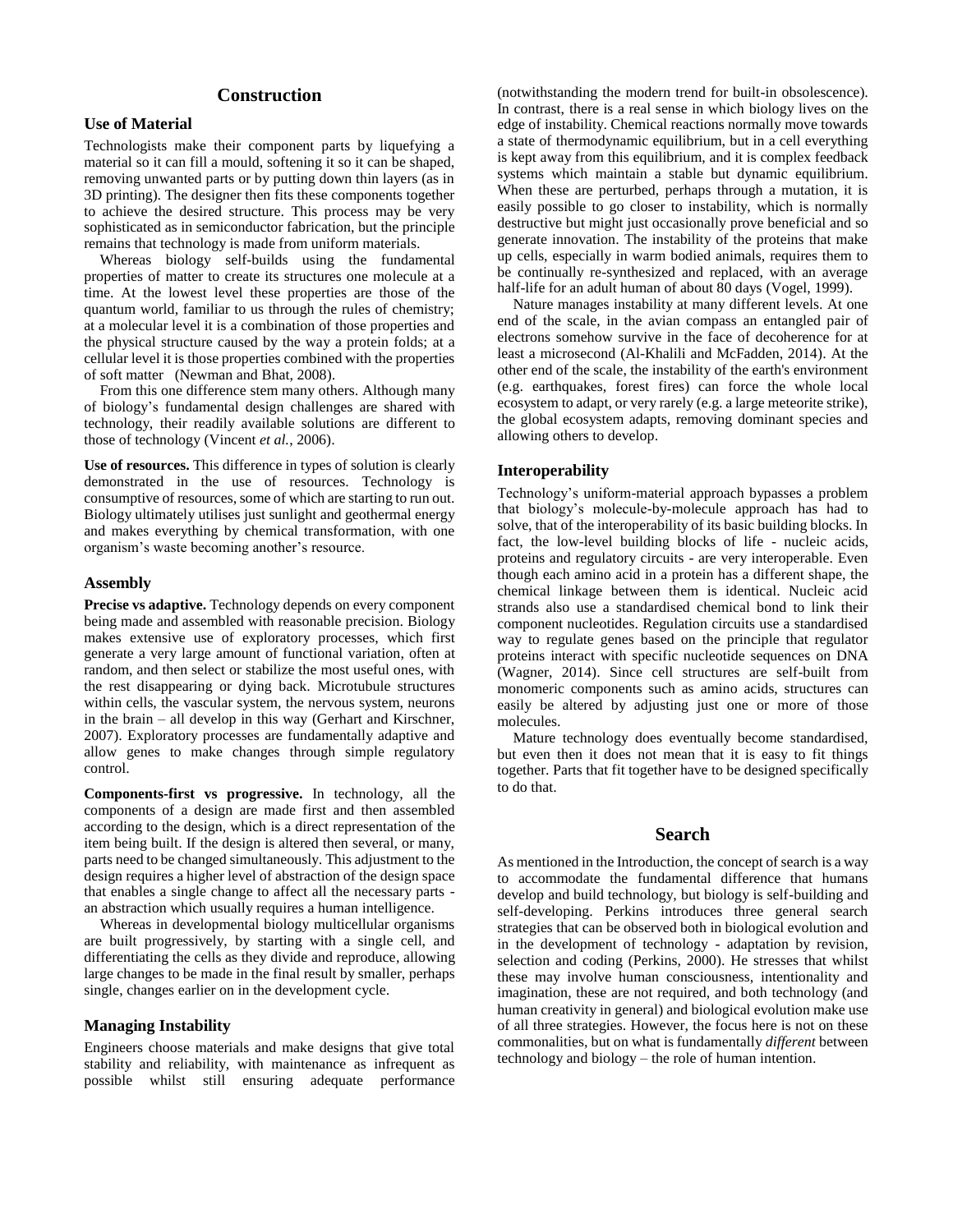## **Exploratory vs Goal-Directed Search**

What makes nature's and technology's searches distinctive can be best explained in terms of intention. Technology mostly progresses by what can be described as "goal-directed" search – technologists look for a way of achieving a specific outcome within various practical constraints, maybe in small easy steps (as in the modern Agile methodology) or maybe with an ambitious goal which is not easy to realize.

By contrast, nature's reproduction-with-variation and selection, from a population perspective, amounts to a highlevel exploratory search yielding improvements that offer better reproductive success. This is usually in small steps, either through improving the effectiveness of an existing capability, or occasionally introducing a completely new one. It is a stochastic search where many different search trajectories are explored in parallel lineages to establish useful traits.

Whereas technology's goal-directed search involves individual designers and only a little time, this high-level exploratory search involves whole populations and a very long time. However, nature is not time constrained, and there are considerable developmental constraints which limit the range of phenotypic variability.

A short-coming of goal-directed development is that its goal is not the *actual* goal of the designer's organisation, which may be profit, security, military supremacy, social good etc. and most of all, survival. This indirectness is the cause of many a tech company's failure, as a brilliantly-engineered product does not equate to market success. Even if the goal were actual market success, as the technological landscape changes ever faster what may have been successful when first conceived can be a poor market fit by the time it is ready for product launch. This is yet another reason for the predominance of agile development, particularly for software products.

Compared to nature's exploratory search, often somewhat disparagingly described as "tinkering" (Jacob, 1977), goaldirected solutions are vastly accelerated by human conceptualisation & capability. But they are also limited by human imagination. The engineer Genrikh Altshuller understood these limitations very well and developed the TRIZ methodology to try to overcome the limitation of normal human thinking (Altshuller, 1999). All the bio-inspiration movements are essentially also a way of doing this.

Of course, technology can also have an exploratory element to its search. Sometimes technologists have a goal but no idea how best to fulfil it. A famous example is Thomas A. Edison who, trying to improve the lifetime of a light bulb filament, tested a vast range of different carbonised materials, extending his search worldwide to test as many grasses and canes as possible – in all testing no fewer than six thousand different species of vegetable growths (Dyer and Martin, 1929, p. 262). Edison's search only varied the filament material within certain limits, but a pure exploratory search would have no preconception of what to vary, or what might bring about a useful improvement. Although much trial and error experimentation does take place in research labs around the world, it is never as open as nature's exploratory search.

#### **Direct vs Generative model**

In its most general sense, a "model" is any abstraction of a reality that represents its most important aspects. The purpose

of the model in goal-directed search is for the designer to predict the outcome of various designs without actually making them. It can be tangible, like a drawing or calculation, or simply in the mind of the designer. As noted earlier, it is a *direct* representation of the intended result. So any exploratory search in technology can only vary a few parameters of the design, and usually ones that can be varied without affecting too much else.

Whereas the model in a pure exploratory search needs to suitably parameterise the *whole* design. This is achieved in biology by specifying the design as a "recipe", a genomic specification of the components which together assemble the organism. It is a model of how the final result is *generated* rather than what it actually is.

This also extends to the approach animals use to build their "technology" – bird's nests, spider webs, termite mounds etc., where the construction process seems to mostly result from an algorithm that links simple behaviour into a sequence that generates the finished result (Boyd *et al.*, 2013).

### **Solution Forms**

The two search types lead to different forms of solution. Two examples are:

**Predictable vs adaptable.** Engineers dislike feedback if it can't be carefully controlled, as it can easily lead to instability, but nature thrives on feedback systems. This in turn affects the key quality of adaptability, which in biology is at both organism level and species level, but in technology is modest at best.

**Single vs multi-level.** Technology focuses at one level (an extension of a single human's capability) but nature can develop solutions that work at all organisational levels simultaneously (Vincent *et al.*, 2006). In effect technology focuses on solving problems for individuals but nature solves problems at the level of the whole population, because that is the level at which it searches.

# **Accumulation and Application of Experience**

Search requires the accumulation of experience to help direct it in potentially fruitful ways. Technology has theory (science and maths), methods, components and tools. All these encapsulate experience in a way that makes it possible to construct new technology with relatively little personal experience.

Biology accumulates experience primarily in the genome. It represents all that has been learned throughout the history of that lineage, expressed in terms of how to build it from a single cell of that organism. The most hydrodynamic body shapes in fish, muscle structures, brain structures, how to create a camera eye – all this has been derived from experience and encapsulated in the DNA of the genome, which is biology's alternative to components, tools and methods.

# **Selection**

## **Feature Selection**

Selection in nature is powerful because it can work at many levels. Yes, it can detect if a specific change is an improvement or not, but this is the least interesting aspect of it. In a constantly changing environment it can select for processes and regulatory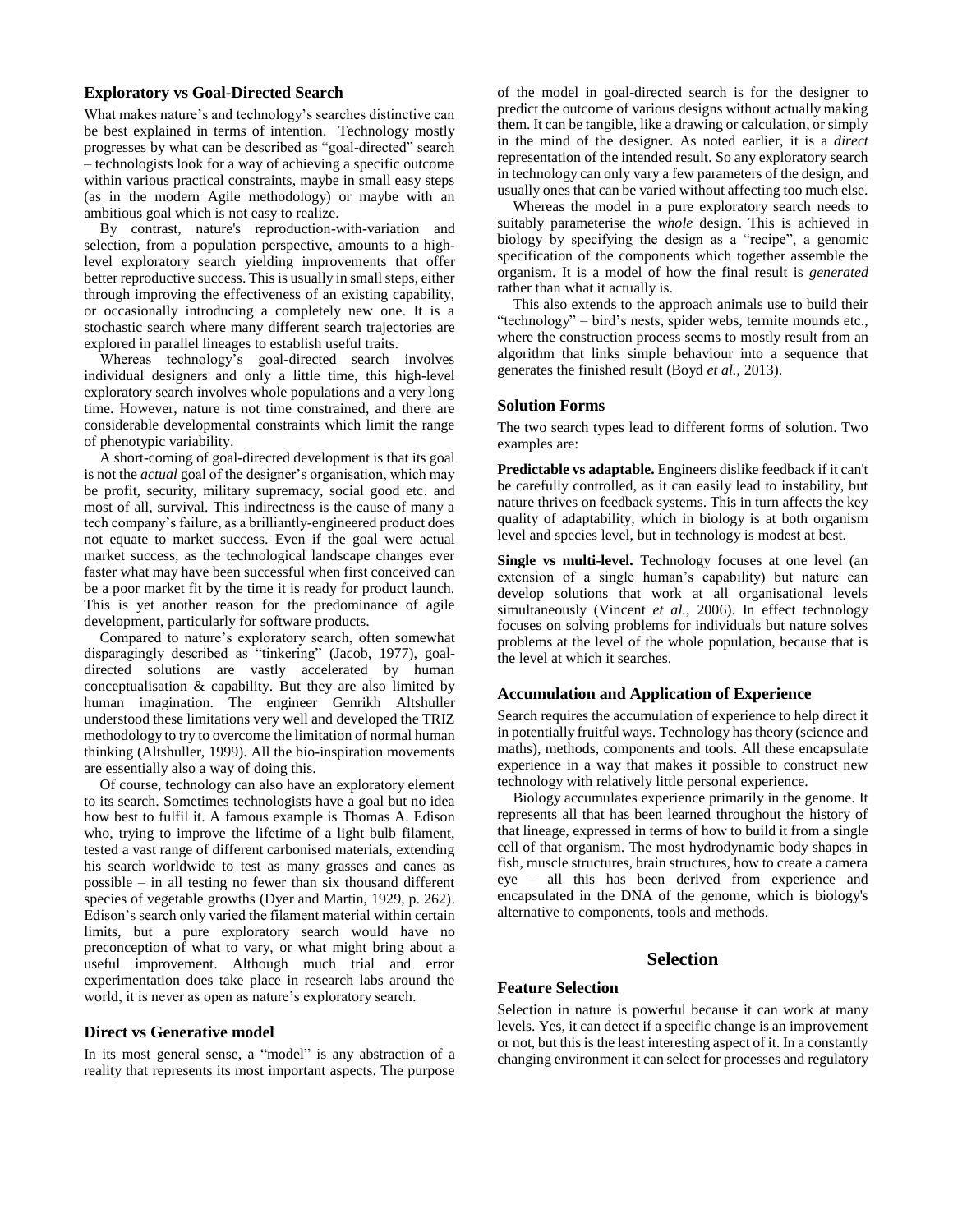architectures that best allow adaptation and maybe even evolvability itself (Payne and Wagner, 2019).

In technology the inefficiency of pure selection is bypassed by the judgement of designers, who use a combination of imagination and trial and error to decide what will work best before turning anything into a product. But ultimately it is the market that decides what succeeds and what doesn't, and this is remarkably hard for humans to predict. Over time it is usage that determines which architectures, components, methods take hold and it is this selection process that ultimately drives technological evolution.

For all this to happen, selection must work at a feature/gene level and not just at a whole system (product/organism or technology/population) level. Selection acts on individuals, so those individuals must exhibit different combinations of features so over time and in populations useful features can succeed and detrimental ones disappear. One important way biology achieves this is through gene recombination in sexual reproduction, which allows selection to operate at the level of individual alleles. In asexual organisms Horizontal Gene Transfer within or between species can sometimes achieve this. It may not be in the organism's interest to share its genes with competing species, but it is in the gene's interest. HGT has been known for a while to be particularly important in prokaryotes, effectively allowing them to share their discoveries with one another, for instance antibiotic resistance, making the phylogenetic tree more like a network. Whether or not it plays a major role in eukaryotes remains controversial.

### **The Role of the Environment**

In this context, the environment can be seen as everything which determines the solution space of potential improvements (to fitness or market success) for selection to act upon.

For biology, this solution space is determined both by the inanimate environment and the impact of other life, often referred to as the "abiotic" and "biotic" environments. These are in effect nature's specification for the genome-based exploratory search for improvements. The feedback within both environments ensures they are always changing, in addition to the natural instability of the earth and its weather systems. Varying environments accelerate complex adaptation (Pál and Papp, 2017) allow newly acquired genes to exploit new niches (Gogarten *et al.*, 2002), can become highly selective and thereby accelerate microevolution (Newman, 2006), help develop a modular design (Parter *et al.*, 2008) and generally allow a continual exploration of phenotype space (Taylor, 2018).

In technology, the environment is other technology, possibly competing, embedded in a complex mix of social, cultural and economic factors. In addition to these there are the less marketdriven and more artificial factors of military requirements and governmental regulations (Basalla, 1988). Innovations and new technologies can directly impact all these factors, creating potentially rapid change. They also feed back into existing technology and replace older technology, which further increases the speed of that change.

# **Technology Research**

The 20<sup>th</sup> Century has seen the rise of technology research worldwide, undertaken by both industry and universities, with ambitious goals such as machine vision, automatic speech recognition (ASR) and artificial intelligence, paving the way for even more ambitious goals such as self-driving cars and humanoid robots. Many decades of research passed by with few products in the market, and a different form of selection has been needed to drive pre-market development. As an example, we will look at how this developed in the case of ASR.

In the 1980s deployed systems were few and far between and only worked in niche applications with barely adequate performance. Progress towards the goal of unconstrained speech recognition was much slower than anyone had anticipated. The problem was that although researchers met up at conferences and published their results, these results were not easily comparable because each system was tested on proprietary data. The only way to find out whose techniques worked the best was to implement and test each one.

In 1988 the first of a sequence of speech databases, TIMIT, was created and made available to the whole community. The Linguistic Data Consortium (LDC) was formed to administer and create a revenue stream to fund the databases. Having databases that everyone used meant that results could be compared directly, revealing the most useful techniques. However, there was also a tendency for systems to become tuned to the exact data, so over time this informal comparison developed into annual competitions where previously unseen data was provided strictly only for the final evaluation. Each participant reported their methods and results in a special session at the annual speech technology conference (see (Reddy *et al.*, 2021) for a recent one).

The community effectively created an artificial selection system so that genuine advancements would stand out against less effective ones. However, this had an unintentional sideeffect. In his keynote speech at Eurospeech in 1995, Hervé Bourlard spoke on "Towards *increasing* speech recognition error rates" (Bourlard, 1995). He was referring to the problem that completely new approaches inevitably lead to an increase in error rate, whereas the focus of the ASR community was now on those approaches that reduce word error rate. Boulard was one of the few researchers at that time using Artificial Neural Networks (ANNs), when almost everyone else exclusively used Hidden Markov Models. Now, many years later, the ANNs of deep learning not only pervade ASR, but the whole field of AI. Selection must not be so strong that it stifles important novelty.

## **Structural and Organisational Development**

For technology, structure and organisation is the same in the model (design) and the product itself, since they have a 1-1 correspondence. However, the organisation evident in biology's product (phenotype) is not usually very evident in its model (genotype), with a few notable exceptions like the ancient Hox genes. This lack of 1-1 correspondence has made it very hard to discover exactly how biological organisation has occurred. However, enough is known for us to see how the properties discussed in this section, which are foundational for technology, are not only also evident in biology, but perform similar roles.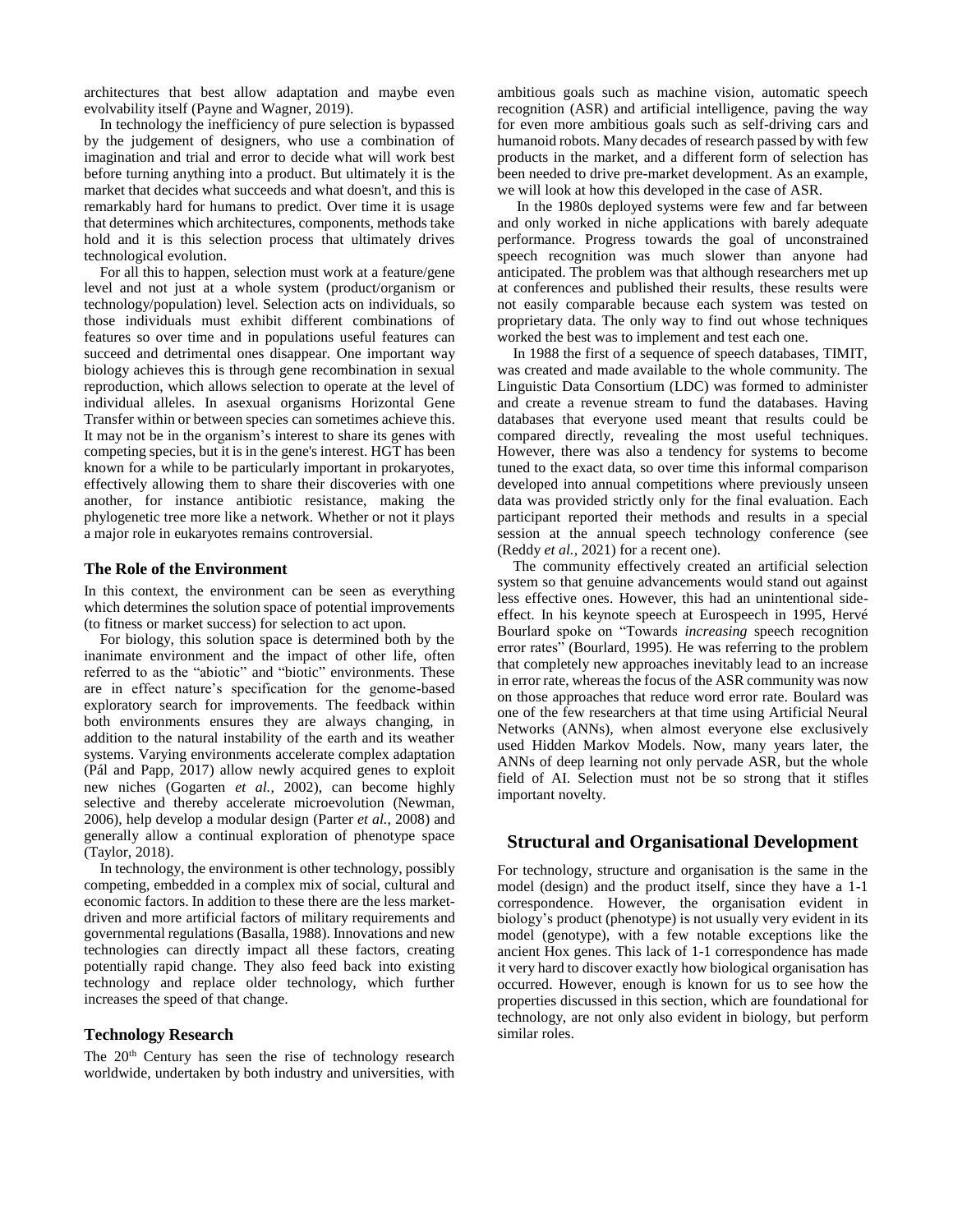## **Modularity**

Modules are reasonably self-contained units, weakly coupled to everything else, which allows them to develop and be optimised independently. In technology this means that the designer does not need to understand the internal workings of the module, in biology it means that regulatory control is simplified. More will be said on this in the Re-use section below.

Modularisation has a lot of organisational advantage. In biology, it may be the result of direct selection for stability, robustness or evolvability (Kashtan *et al.*, 2009) or it may be a dynamic side-effect of evolution, a result of the duplication of genes or subsystems. However it has come about, modularity appears as essential to biology as it is to technology (Gilbert, 2000).

## **Hierarchy**

Hierarchy is a natural consequence of components being grouped together to form larger units. The ability to use or control a component without knowledge of its internal workings reduces the complexity of both goal-directed design and exploratory search. Designers only need to think (and need skill) at the level they are working, and can treat all the modules and components they work with as "black boxes". For example, an architect works at a different level to a builder, who works at a different level to the manufacturer of the building materials.

Nature also exhibits hierarchy. Organisms are constructed of units that are self-contained and yet part of a larger unit. This ranges from organelles to cells, tissues, organs and organ systems. The hierarchy also extends beyond the organism through populations, communities and ecosystems to the whole biosphere.

#### **Emergence**

Emergence is a special case of hierarchy which forms from individual artefacts/organisms joining together to form a larger unit which has properties the parts did not have on their own. In technology, emergence happens when someone spots the joining-together potential to build something that already exists better, or maybe a known concept which has had no way of being built until then. Emergence has taken place when this new functionality, as it is incrementally extended, has enough impact for attention to switch away from the joined parts to the functionality they enable. A good example is how transistors were used to formed logic gates, which formed adders, CPU and memory, which formed microprocessors, which formed computers, which formed networks, and are now embedded in so many different devices that we have the "internet of things".

Emergence in nature is a remarkable phenomenon that has been recognised as a three-stage process along the lines of formation, maintenance, and transformation (Szathmáry, 2015). Other aspects of the three stages are fitness (Okasha, 2005) and causality (Deacon, 2003), both of which are important because the emergent entity must exert a top-down causality and also have a fitness independent of the fitness of its parts. Szathmáry lists no less than 7 emergences, including eukaryotes, multicellularity and animal societies.

## **Combination**

The central thesis of Brian Arthur's book "The Nature of Technology" is that novel technologies arise by combination of existing technologies (Arthur, 2009).

It's useful to distinguish between standard combination that produces something similar to before, filling in gaps in the possibility space, and novel combination that produces innovation. Standard combination allows straightforward adaptation to changing environments/requirements. In technology it is the designer using the tools and methods of his trade to meet a particular need, in biology, it is male and female gene recombination driven by sexual selection. Sexual reproduction constitutes a surprisingly efficient trade-off between exploiting alleles that were fit on average in the past and sampling alleles in new combinations. (Watson and Szathmáry, 2016).

But there is also novel combination which results in innovation. The combinatorial engine of biology is at the genome level, creating new reactions, proteins and complex regulation networks, all facilitated by the interoperability of these low-level building blocks of life described earlier. Gene regulation networks play a particularly important part in this most of the many and varied anatomical and physiological traits that have evolved in the last 500 million years are mainly the result of changes in regulation networks, according to the theory of Facilitated Variation (Gerhart and Kirschner, 2007).

In technology almost anything can be combined, and it is this which leads Arthur to his thesis that technology is a result of "combinatorial evolution". In biology, combination is restricted to the components that are already represented in the genome, with useful mutations only occasionally creating new ones. The difference in biology is that all these components are very adaptable, so as the regulatory networks change the way they are combined, new possibilities open up quite easily.

#### **Re-use**

In technology, re-use ideally involves modularising and componentisation. As stated above, it is advantageous for easy usage that functionality is encapsulated, so internal workings do not need to be understood, and a component can be used in different applications. In software engineering, where re-use can just involve copy and paste with modification, it is still considered good practice to create a module with a more generalised and encapsulated functionality than to keep on copying and slightly modifying code, though both approaches are common.

In biology, both modular and copy & modify kinds of re-use are important. In the genotype, copy and modification is seen in the duplication of genes, and even whole genomes have been duplicated (Crow and Wagner, 2006). A most remarkable modularity example is the phenomenon of weak regulatory linkage in the animal phenotype, where core conserved processes are controlled with a very simple input signal. These processes are so well encapsulated that although the signal seems superficially to control the response, it invariably turns out that the responding core process can produce its output by itself but inhibits itself from doing so (Gerhart and Kirschner, 2007). This allows the regulatory network to easily try new combinations of core components in new amounts and states, at new times and places in the animal.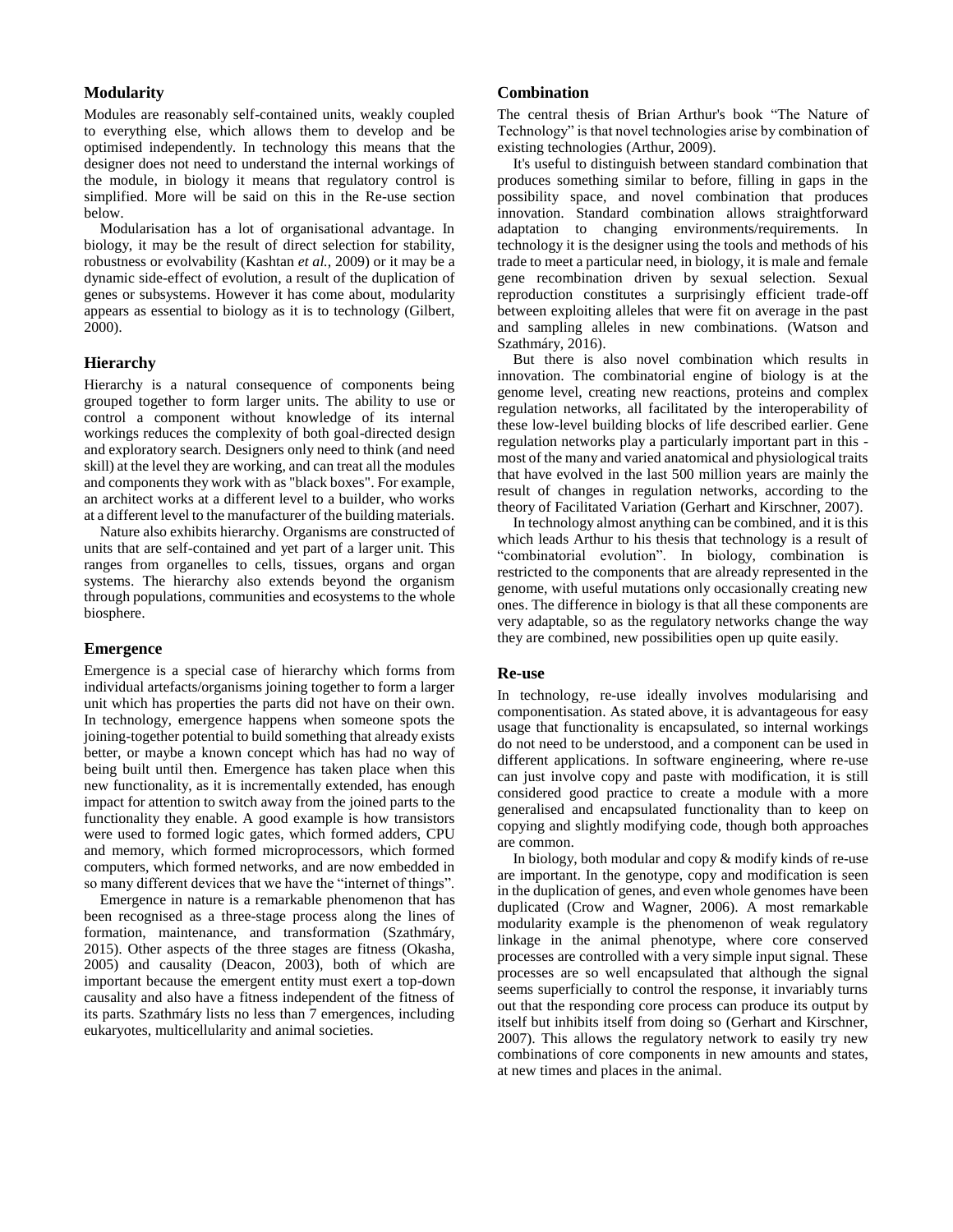A completely different form of module re-use in unicellular organisms like bacteria is when HGT involves the introduction of complex, multigene pathways (Gogarten *et al.*, 2002). For instance, a study on the phylogeny of the flagellum in bacteria suggests that there was a transfer of the entire flagellar gene complexes between proteobacterial lineages after their separation from other major bacteria groups (Liu and Ochman, 2007).

The prevalence of hierarchy means that there are multiple levels of re-use in both tech and biology. The functional unit of one level may make a good component of the level above; Watson observed that in evolutionary systems, selection at one level of organisation can operate like unsupervised learning at a higher level of organisation (Watson and Szathmáry, 2016). This is because anything with a useful function which operates robustly and reliably (both of which will be selected for) is a good candidate for a component of a bigger system, no matter what it actually does. Each one of the component levels in computing mentioned above – transistors, logic gates, arithmetic units and memory, instructions, routines, programs started out as a specific solution to a particular problem, but in time were adapted to become a more general component of a larger system.

**Re-use for multicellularity.** A very significant example of this is found in the transition to multicellularity. Newman and Bhat have identified 8 or 10 "Dynamical Patterning Modules" which together lay the foundation of the complex morphology observed in multicellular organisms: adhesion, alternative cell states, phase separation, tissue multi-layering, topological change, interior cavities, tissue elongation, tissue solidification and elasticity, pattern formation, segmentation and periodic patterning. (Newman and Bhat, 2008, 2009). The molecules of the DPMs "mostly evolved in single-celled organisms prior to the evolution of the metazoa, and only took on their DPMassociated roles with the change of spatial scale that was a consequence of multicellularity". That is, they evolved because of the capabilities they gave a unicellular organism, but those capabilities then allowed the transition to multicellularity.

More on the transition to multicellularity has come to light in a more recent study of the genome of 21 species of singlecelled choanoflagellates, the closest living relative to animals (Richter *et al.*, 2018). They share some very important genes with animals, including genes essential for early development and genes that help the immune system detect pathogens. The study found that around 372 gene families previously thought to be animal-specific, including Notch, Delta, and homologs of the animal Toll-like receptor genes, instead evolved prior to the animal-choanoflagellate divergence. They conclude "it appears that the single-celled ancestor of animals was already wellequipped for multicellular life".

It seems as if over many millions of years single celled organisms were steadily accumulating base capabilities needed for multicellular life, even though at that stage they may have been used for something different. Then, when enough components were in place to make multicellular life viable, the transition could take place. This long wait also enabled the accumulation of a rich set of other genes which have helped give multicellular life the diversity we observe today.

# **Discussion**

The approach to a unified framework in this paper has been to identify a number of essential properties in both evolutionary systems and to consider how they are accomplished in each. Very often nature and technology contrast with one another, but it is significant that there is always nuance in that contrast, either biology has notable exceptions that work technology's way, or technology on occasion looks a little more like biology. These exceptions are important for a unified framework expanding on these exceptions would open up the possibility of making technology more biology-like, or even biology more technology-like, through bio-engineering.

The framework, even at this very basic initial stage, could also be useful for Open Ended Evolution simulations (Packard *et al.*, 2019), which was described in 2017 as "the last grand challenge you've never heard of" (Stanley *et al.*, 2017). Are the organisational features described here essential for openendedness?, If so, it could be helpful to study them individually as stepping stones on the way to a system which can produce them all. A simulation is usually a mixture of extrinsic and intrinsic processes (Taylor, 2018), so it should be possible to have some of these features extrinsic, effectively creating a hybrid between nature's and technology's approach in the simulation. As Channon observes "it is clearly necessary to skip over or engineer in at least some complex features that arose through major transitions in our universe" (Channon, 2019).

To build a full unified framework from this beginning will require the incorporation of many more of the key concepts from both biological and technological evolution. To take some biological examples suggested by a reviewer; *mutational robustness* could be incorporated as a necessary quality of Exploratory Search, *heritability* would help expand out Accumulation and Application of Experience with interesting equivalents in technology, but *plasticity* requires an addition to the framework. The principle is always to consider what is being achieved and then how that is achieved in the other system. What is more explicit in one may help reveal what is much less obvious in the other. As in the above examples, some concepts will be able to fit into one of the main properties introduced here, others will require completely new ones. Some, like Accumulation and Application of Experience, will need expanding with sub-properties – it is a very significant topic particularly for technological evolution. Indeed, Universal Darwinism holds that an inferential system is key to facilitating complex order in many other domains besides biology and culture (Campbell and Price, 2019).

A possible criticism of the framework would be that the emphasis is on the physical, whereas modern technology is dominated by software and algorithms (in a rather analogous way to how nature is dominated by brainpower). The intention has been for most of what has been discussed to apply equally well to both, except of course the subsection on Use of Material, but it maybe that at some point in the future this will need to be addressed explicitly.

What of all those analogies listed in the Introduction? Most of these have still not been addressed, and so are we any further forward answering the key question of what is at the root of these universals? This paper proposes that at the root of them are a number of evolutionary system properties which are